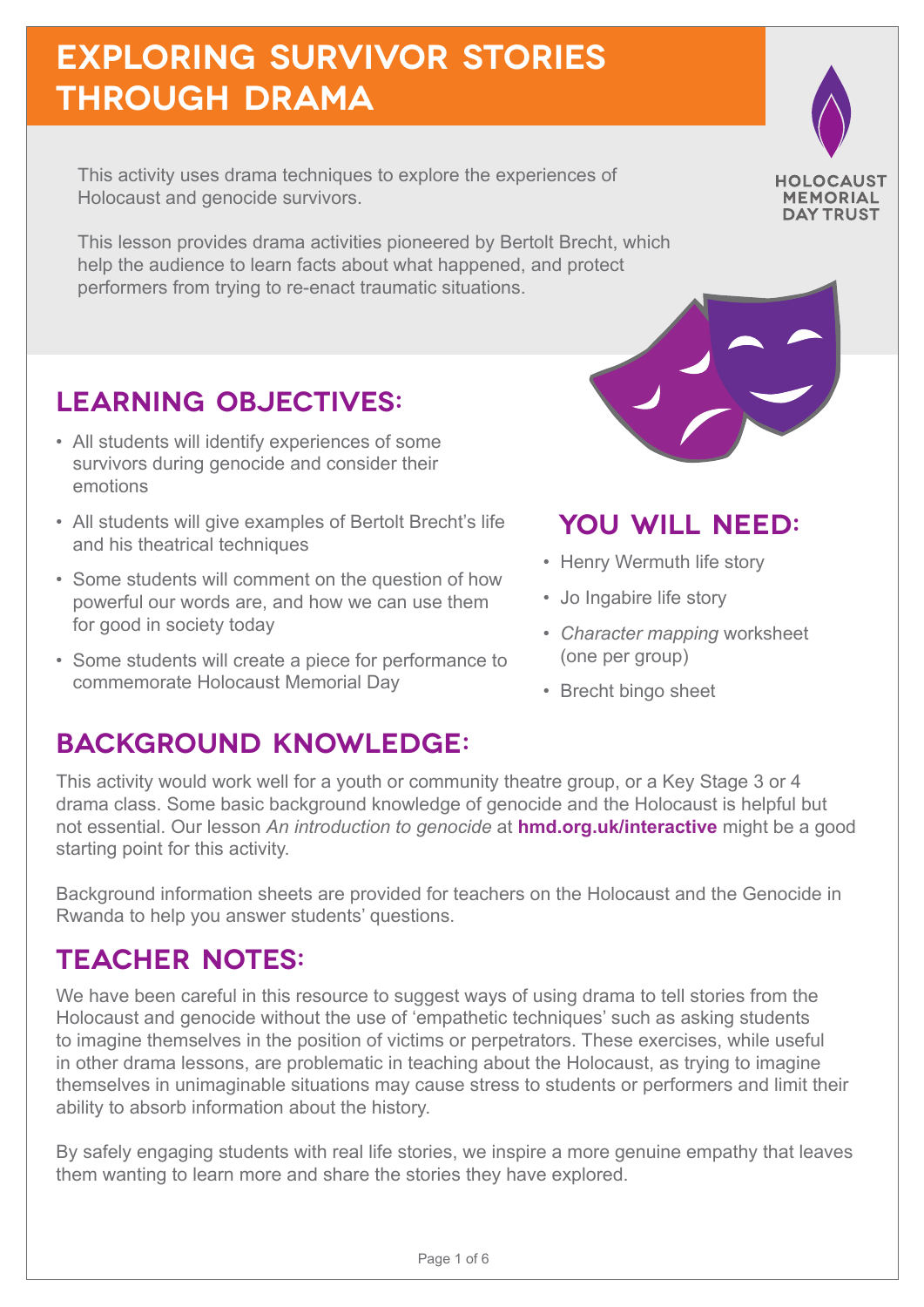#### **Teacher notes - about Bertolt Brecht**



© Bundesarchiv, Bild 183- W0409-300 / Kolbe, Jörg / CC-BY-SA 3.0 [CC BY-SA 3.0 de

Bertolt Brecht was a German playwright born in 1898. His work is highly political, and he used his writing to express his anti-fascist beliefs and to criticise the German government, who banned his plays. When the Nazis came to power in 1933, Brecht fled Germany knowing that he would be persecuted for his writing. The Nazis formally removed his citizenship and destroyed his work in public book burnings.

Brecht's techniques aim to remind the audience that they are watching theatre, not real life, and to make them think. He wanted to keep audiences engaged in the action but avoid emotional investment, to help them to consider the meaning of what they are watching.

This makes his exercises particularly useful when exploring stories of genocide, as actors are not asked to 'represent' the unimaginable violence and loss in the stories. His techniques help us to explore real experiences and discuss what we can learn from them.

### **Introduction to Holocaust Memorial Day**

Each year on 27 January we mark Holocaust Memorial Day to remember:

- the six million Jewish people who were systematically persecuted and murdered by the Nazis and their collaborators during the Holocaust.
- the Nazis' other victims, including Roma and Sinti people, disabled people, gay people, political opponents and many others who faced persecution and death at the hands of the Nazis.
- the millions of men, women and children, who have been murdered in the genocides which followed in Cambodia, Rwanda, Bosnia and Darfur.

### **Life stories**

In this activity, students will explore the life stories of Henry Wermuth and Jo Ingabire. Two versions (easy to read and full formats) are included at the end of this lesson plan for you to choose from, according to the level of your learners and the time you have available.

#### **Differentiation**

**Smaller groups or lower ability students:** The whole group should explore one easy to read life story together.

**Medium ability students:** Split the group in half so that both easy to read life stories are being explored.

**Higher ability students** can read the full versions of each life story.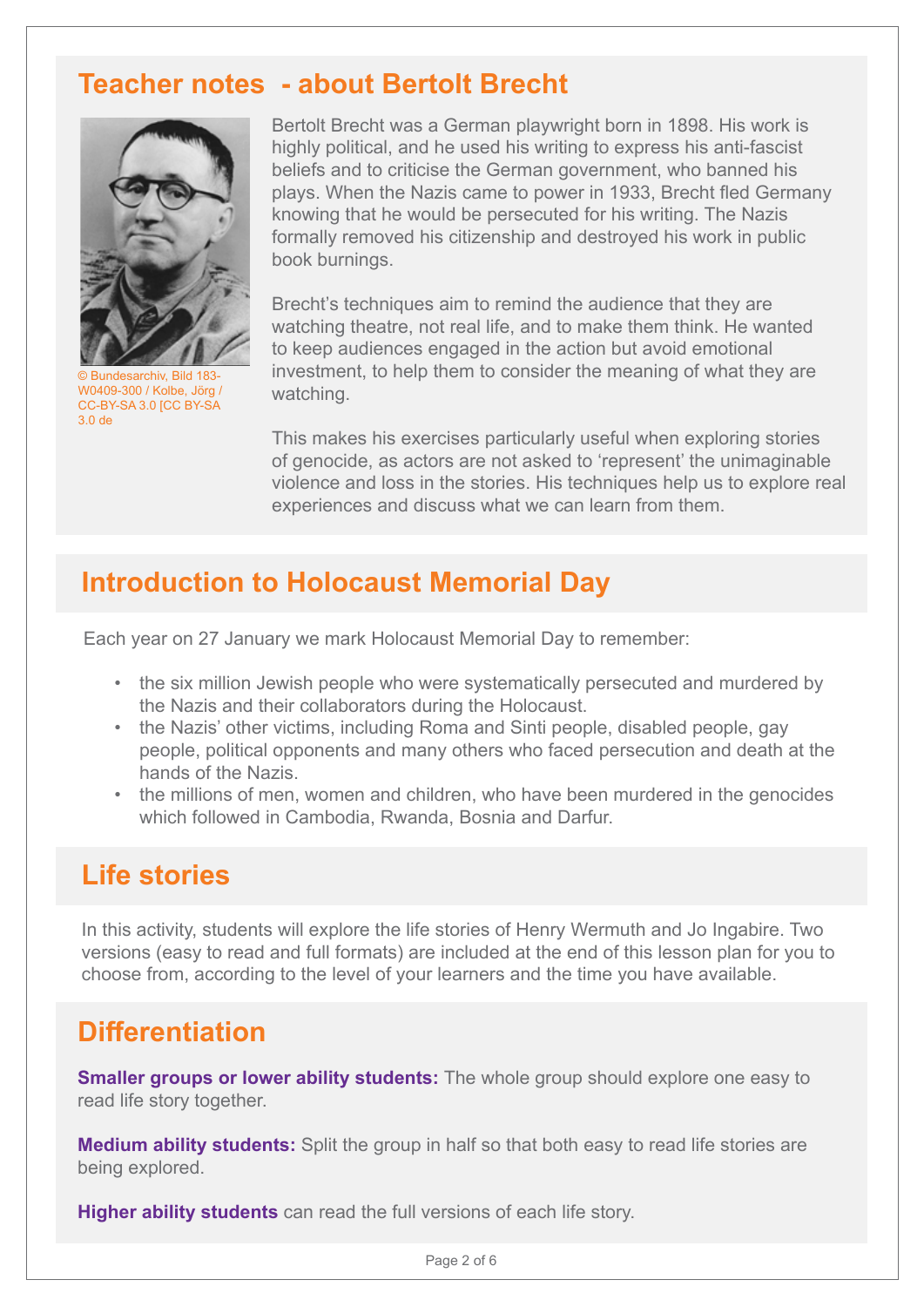Hand out copies of the life stories and *Character mapping* worksheets.

Read through the life story together or in groups.

Ask students to fill out the *Character maps* in small groups, listing what they know about the main person and the environment they lived in.

**Character mapping extension questions if you have more time:**

- **1.** How were words used for good or evil in this story?
- **2.** What have you learnt about the genocide from reading this person's story?
- **3.** What can we learn from these stories to apply to our own lives and actions?
- **4.** What would you like to say to this person?

#### **Whole group discussion:**

**1.** What do we need to think about when using drama to tell a real person's story?

*Answers may include: trying to remain factual; showing respect to the person; telling the story in an engaging way so the audience remains interested.*

**2.** What are the particularly sensitive parts of these stories?

*Answers may include: the deaths of family members; people suffering; how we represent victims and perpetrators without being simplistic.*

**Teacher note –** Your students may have questions at this stage about the Holocaust and the Genocide in Rwanda. We have provided you with a fact sheet on each to help you to give them an overview and answer their questions.

### **Learning about Bertolt Brecht**

'Art is not a mirror held up to reality but a hammer with which to shape it.' - Bertolt Brecht

Discuss this quote. What does this reveal to us about Brecht's reasons for writing and producing plays? What does he aim to achieve?

Answers may include:

- He wants his plays to change the world (How?)
- He wants people to leave the play thinking
- He does not want the audience to be comfortably watching what they already know
- He wants to solve problems in society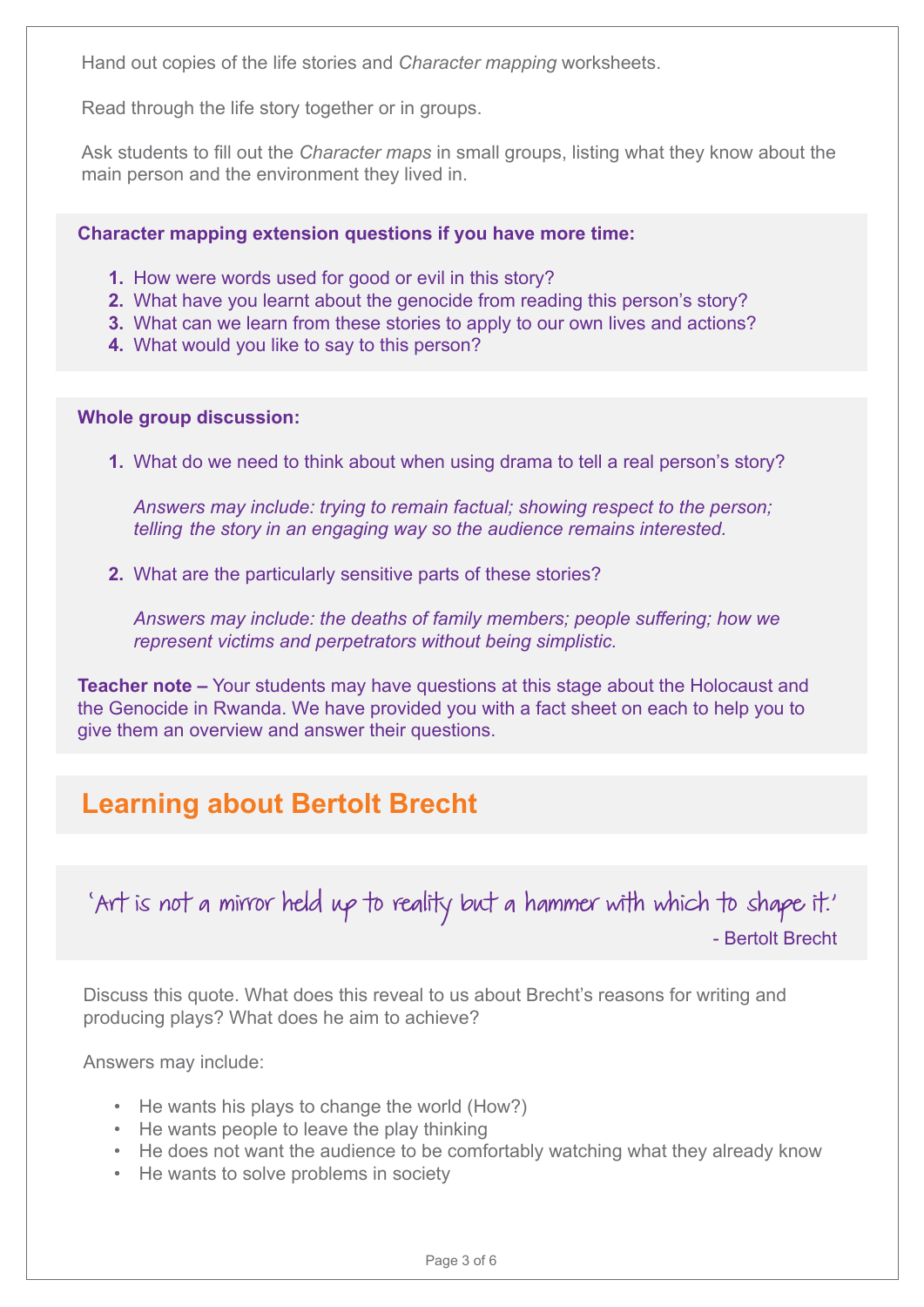#### **Brecht facts bingo**

- **1.** In advance, print and cut up the Brecht facts bingo sheet.
- **2.** Give each student an A or a B slip.
- **3.** Instruct students to go around the room and find the other half of their fact.
- **4.** Once all the students are paired up they should tell the rest of the group their fact.

#### **Brechtian Techniques**

Bertolt Brecht used specific techniques in his plays to remind the audience to think about political messages, instead of getting drawn into the characters and story. We will try some of these techniques with the life stories we have read.

#### **Exercise One - Speaking in the third person**

In small groups, set up a hot-seating exercise. Make use of the *Character maps* made earlier.

- **1.** One student is on the hot seat with the *Character map* in front of them.
- **2.** Other students ask questions about the survivor from the life story.
- **3.** The student on the hot seat replies in the third person using the survivor's name instead of 'I am…' (For example: **Question:** 'Where were you born?' **Answer:** 'Jo Ingabire was born in Rwanda.')
- **4.** Students swap around to give different people a chance in the hot seat.

#### **Choosing scenes**

**Exercises two and three** below ask students to choose a part of the story to turn into a scene. Instruct students to avoid the most violent parts of the story – the killings and the concentration camps. Some suggestions are provided below:

#### **Jo Ingabire**

- Her childhood, when her neighbours are like family.
- The scene in the classroom when the Hutus and Tutsis are made to stand on opposite sides of the room.
- Listening to the radio saying hateful things about Tutsis how would the family have reacted? How might Hutu listeners have reacted?
- The family moving their beds into the hallway and boarding up the windows.
- The 14-year-old neighbour coming to help them after the shooting.

#### **Henry Wermuth**

- Henry's surprise as a patriotic German boy hearing soldiers singing in the streets about killing Jews.
- Being woken up in the middle of the night and forced to move to Poland.
- Having to wear Star of David armbands and clear the streets of snow and ice.
- Making the hiding place for Ida and Hanna and leaving them behind. Finding their pictures.
- Blocking the train track thinking it would derail Hitler's train.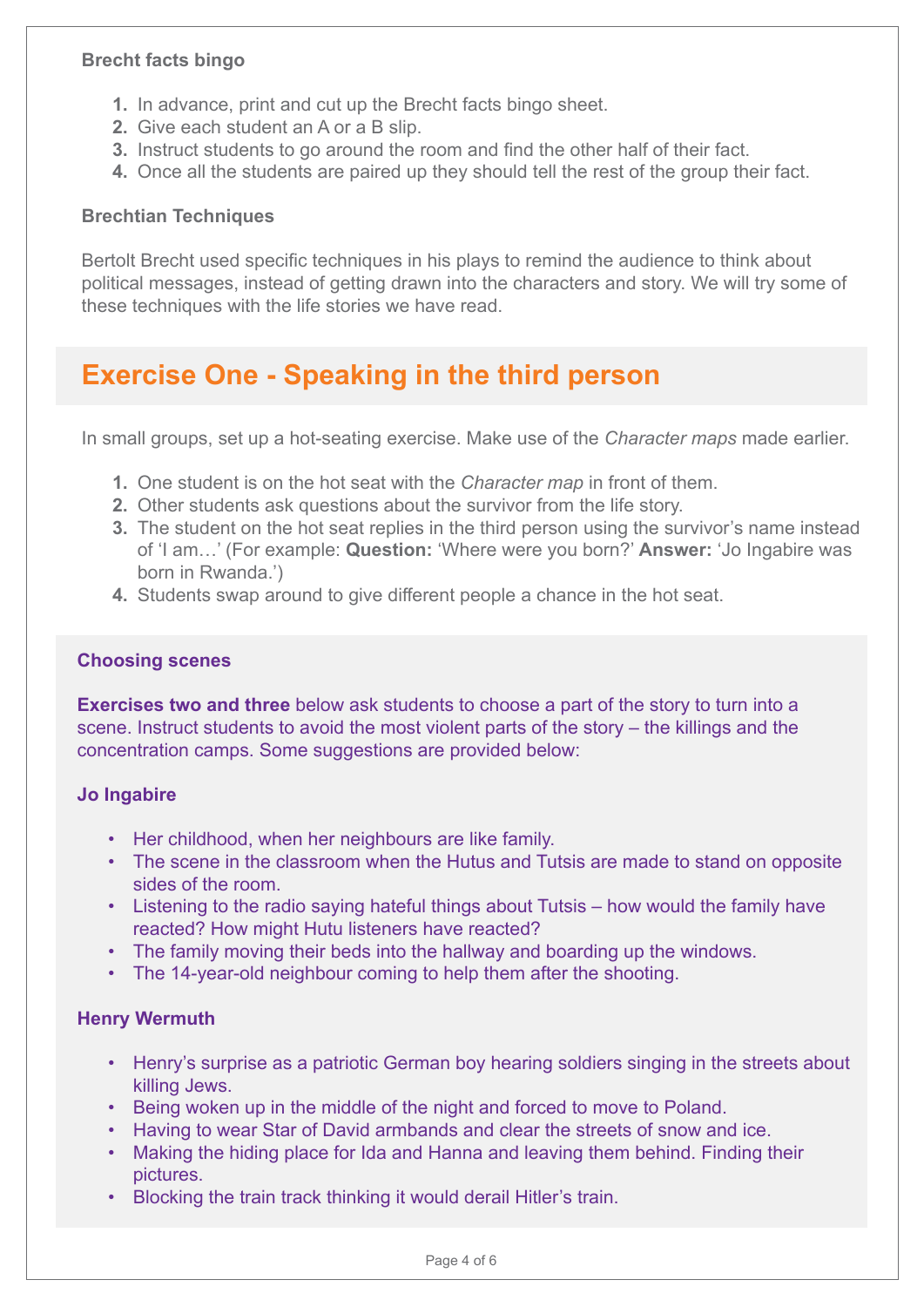#### **Exercise Two - Placards**

**1.** In small groups, choose a moment from the life story you are exploring, and create a tableau (freezeframe) showing this part of the story.

Think about:

- Who is in the scene?
- What are they doing?
- What are the relationships between the different people in the scene?
- What are they thinking or feeling?
- How can you show all of this using your body position and facial expressions?
- **2.** Once you have practised your tableau, each write a 'placard' with a fact about the survivor from the story. This can be anything – something everyday, or something about how they feel.
- **3.** Go back into your tableau, this time holding up your placards.
- **4.** Take it in turns to read your placard aloud in the third person. You can step out of the tableau to read it or stay in position. (You could encourage students to discuss what differences these creative choices make.)
- **5.** Practice this, and show the speaking tableaus to the rest of the group. Discuss each one.

#### **Exercise Three - Short script**

In your groups, choose a different part of the story to the ones shared in the tableaus.

Create a scene telling this part of the story. Each character must have a line, but can only speak once.

You can also use placards and third person techniques in your scene. If it is helpful, you could add a narrator character.

Share these scenes with the rest of the group and give feedback on how each group has used the Brechtian techniques we have learned. As a group, discuss the following questions:

- How are these scenes different to more naturalistic styles of performance?
- What effect does this have on what we, as audience members, learn and focus on in the scene?

#### **Whole group discussion of next steps:**

- Can we put these scenes together and add some more to tell the whole story of a survivor?
- What message do we want the audience to take away from seeing the survivor's experiences?
- How do Brecht's techniques help the audience understand the message?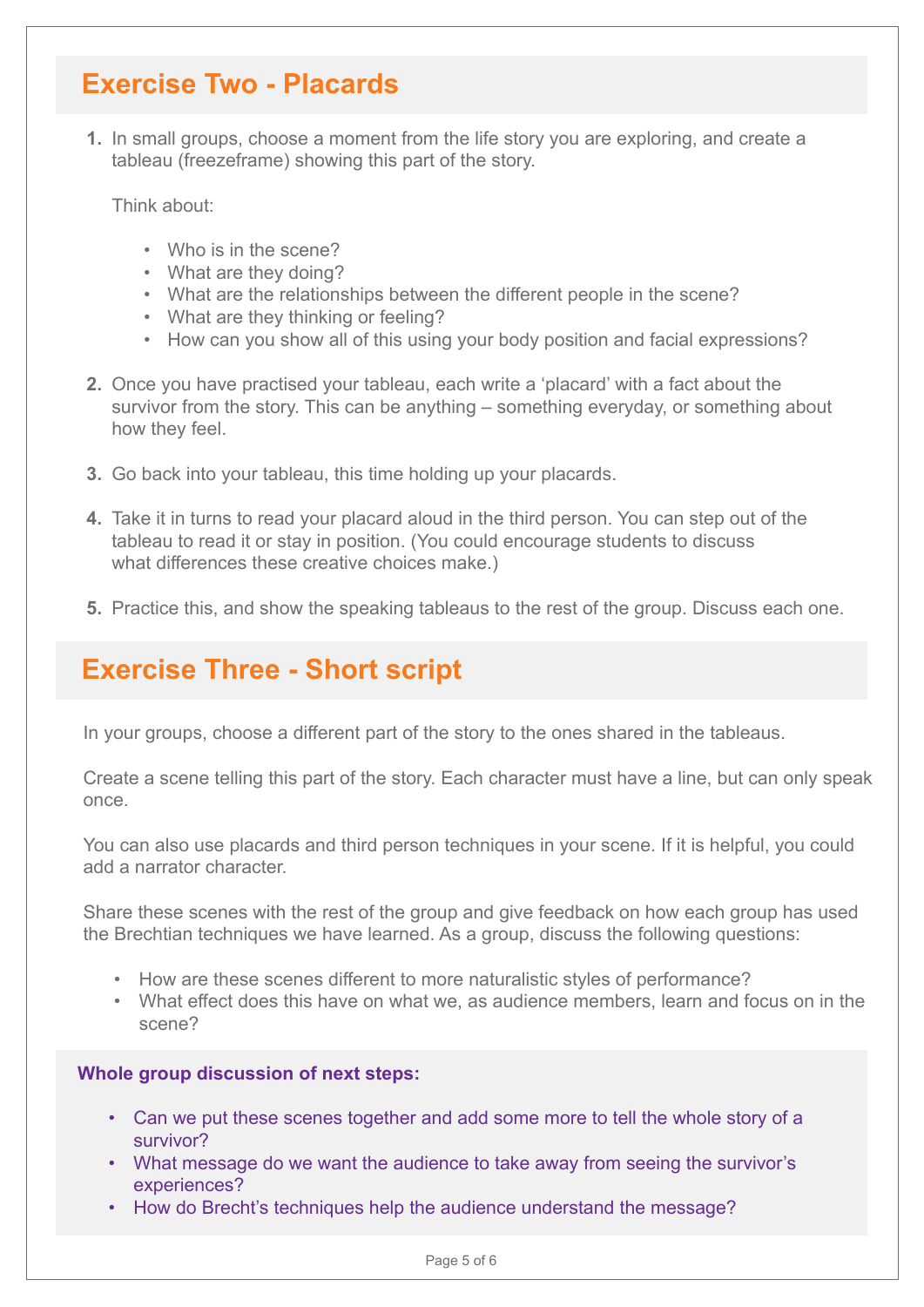#### **Extension activity:**

Use these scenes and techniques to complete and rehearse a whole group presentation that tells a survivor's life story.

Consider adding a narrator character to give the audience some contextual information about the genocide and to link the different scenes together.

Perform this presentation to other students, staff or parents as part of an event or assembly for Holocaust Memorial Day.

#### **TAKE THE LEARNING FURTHER:**

You can find a Holocaust Memorial Day assembly, and other lesson plans and activities including a lesson to explore language through poetry at **hmd.org.uk/educators**

You can find books suitable for children and young people that further explore these themes at **hmd.org.uk/resources/books-young-people**

You can read more life stories of survivors, rescuers and people who were killed in genocides at **hmd.org.uk/lifestories**

Our online platform **HMDT Interactive** has lessons that give students background knowledge about the Holocaust, Nazi Persecution and other genocides: **hmd.org.uk/interactive**

With thanks to Jon Gibson for his help and support with this lesson plan.



**Backdrop Education Services Ltd** UNDERSTANDING THE BIBBER PICTURE

Page 6 of 6

# Find out more... Holocaust Memorial Day Trust: **hmd.org.uk**

Order an activity pack or resources: **hmd.org.uk/activitypack** Resources for educators: **hmd.org.uk/educators**

**hmd.org.uk enquiries@hmd.org.uk** 020 7785 7029



nmd.uk<br>© @holocaustmemorialdaytrust

 $\overline{\circ}$  @holocaustmemorialdaytrust Learning lessons from the past to create a safer, better future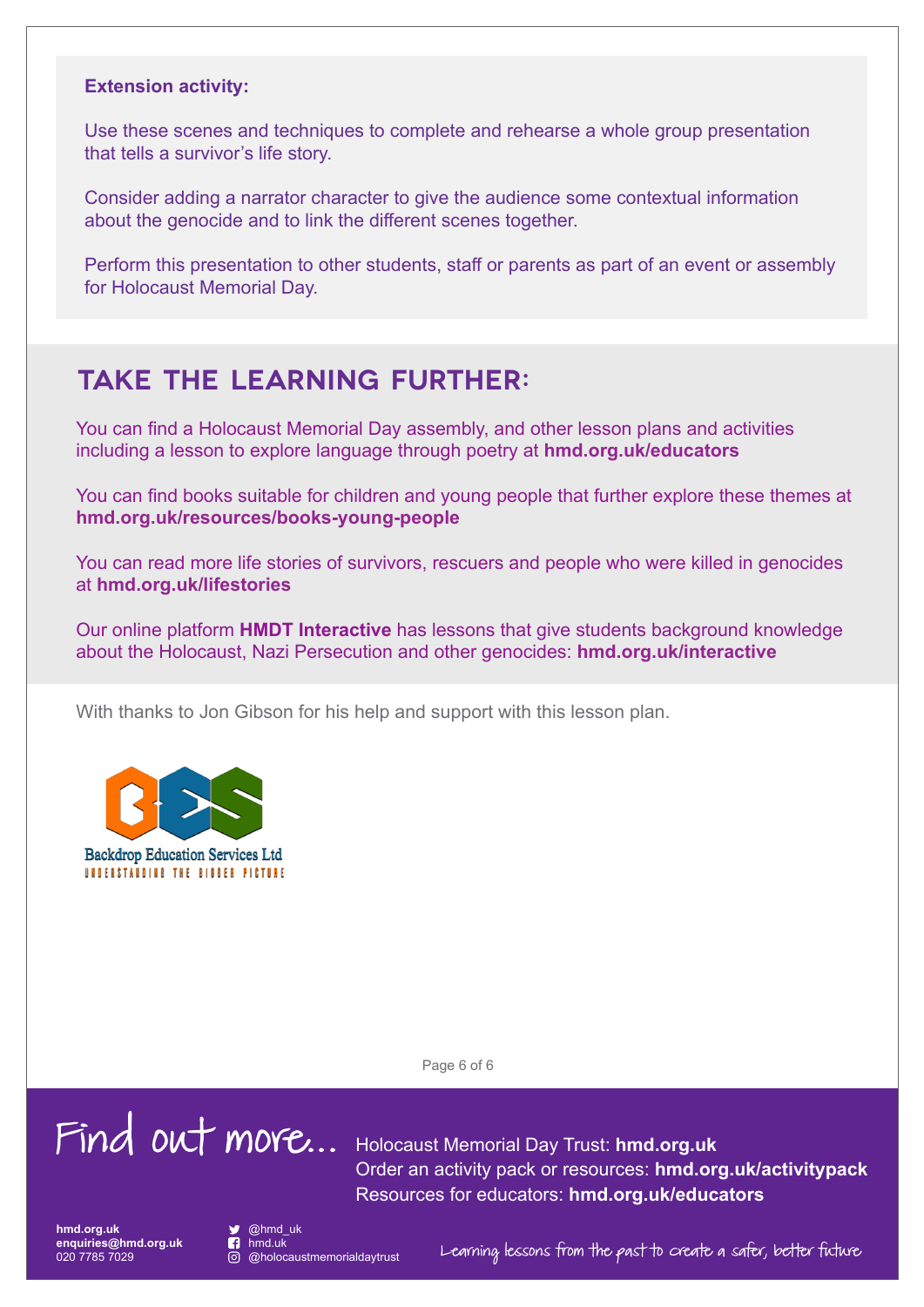### **CHARACTER MAPPING**

**You can answer these questions about the story as a whole or a particular moment.**



What is happening around this person?